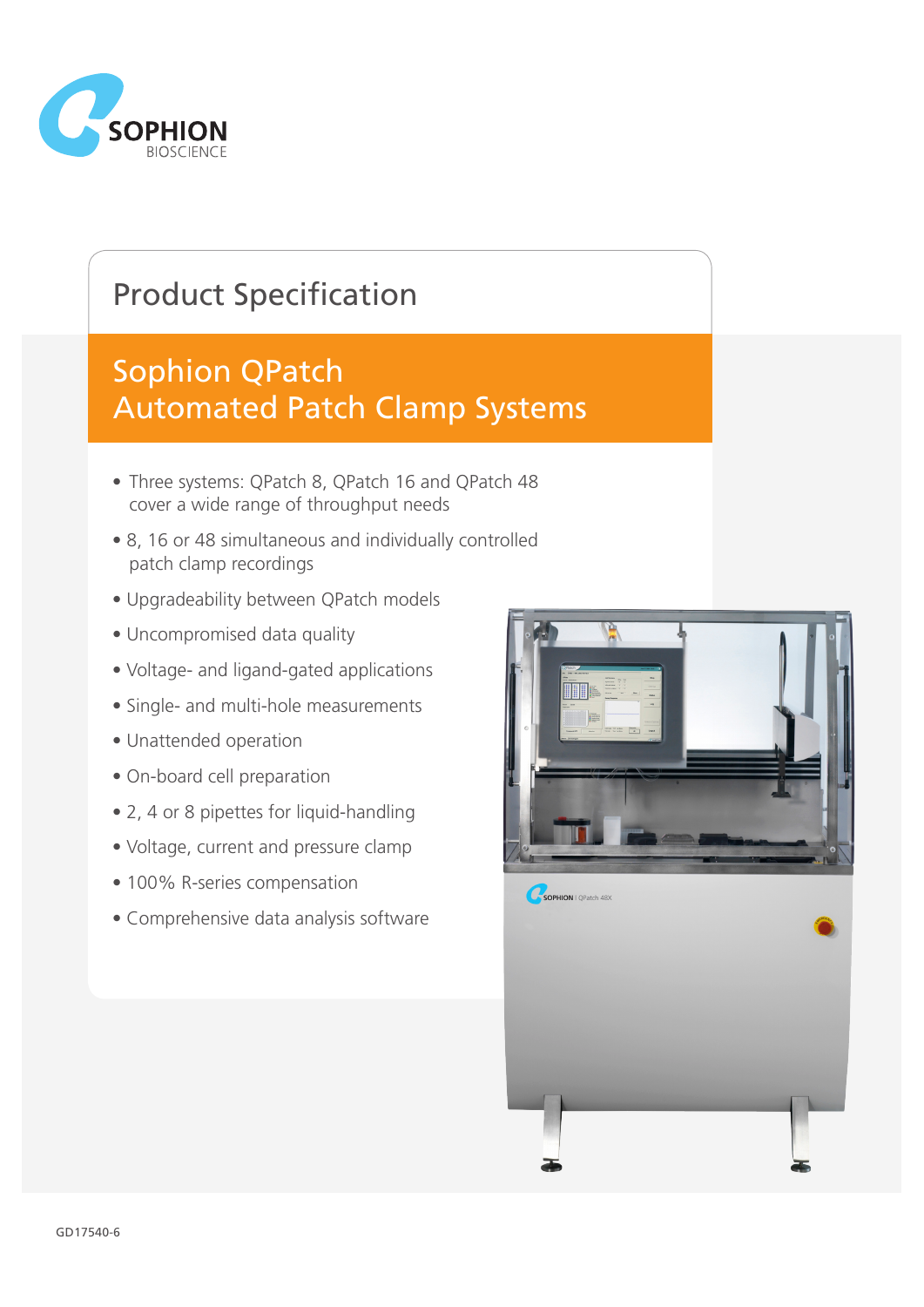#### QPatch - automated patch clamp

The QPatch product line consists of three fully automated patch clamp systems, QPatch 8, QPatch 16 and QPatch 48. The systems cover a wide range of throughput needs and provide the user with genuine whole-cell patch clamp data based on true gigaseals.

Jobs, assay protocols, data inspection and analysis can be defined and submitted from your desktop computer. Using its liquid handling robot, the QPatch can continuously prepare fresh batches of cells for several hours of unattended patch clamp recordings in parallel with all other liquid handling tasks.

QPatch is equipped with the latest generation of multi-gain amplifiers allowing QPatch to perform experiments with both single-hole and multi-hole patch clamping. The amplifiers enable both voltage clamp and current clamp applications.

With QPatch you get a 100% flexible solution. You can pick and choose the features you need for your QPatch system. Should your requirements change, it is possible to upgrade your QPatch. This makes QPatch the most flexible automated patch clamp **QPatch features** system on the market.

|                                            | <b>QPatch 8</b> | QPatch 8X      | QPatch 16      | <b>QPatch 16X</b> | <b>QPatch 48</b> | QPatch 48X     |
|--------------------------------------------|-----------------|----------------|----------------|-------------------|------------------|----------------|
| <b>Basic configuration</b>                 |                 |                |                |                   |                  |                |
| Ligand- and voltage gated experiments      | $\bullet$       | $\bullet$      | $\bullet$      | $\bullet$         | $\bullet$        | $\bullet$      |
| True gigaseals                             | $\bullet$       | $\bullet$      | $\bullet$      | $\bullet$         | $\bullet$        | $\bullet$      |
| R-series compensation                      | $\bullet$       | $\bullet$      | $\bullet$      | $\bullet$         | $\bullet$        | $\bullet$      |
| Single-hole experiments                    | $\bullet$       | $\bullet$      | ٠              | ٠                 | $\bullet$        | ٠              |
| Multi-hole experiments                     |                 | $\bullet$      |                | $\bullet$         |                  | $\bullet$      |
| No. of pipettes                            | $\overline{2}$  | $\overline{2}$ | $\overline{4}$ | 4                 | 8                | 8              |
| Elevator for QPlate stacking               |                 |                | $\overline{2}$ | $\overline{2}$    | 2                | $\overline{2}$ |
| Elevator for compound trays                |                 |                |                |                   | $\overline{2}$   | 2              |
| Unattended operation                       |                 |                |                | ٠                 | $\bullet$        | $\bullet$      |
| Cell handling unit                         |                 |                |                | ٠                 | $\bullet$        | $\bullet$      |
| Add-on features                            |                 |                |                |                   |                  |                |
| Fast R-series compensation                 | $\bullet$       | $\bullet$      | $\bullet$      | $\bullet$         | $\bullet$        | $\bullet$      |
| Large robot reservoirs                     | $\bullet$       | $\bullet$      | $\bullet$      | $\bullet$         | $\bullet$        | ٠              |
| Current clamp*                             | $\bullet$       |                | $\bullet$      |                   | $\bullet$        |                |
| Temperature control                        | $\bullet$       | $\bullet$      | $\bullet$      | $\bullet$         | $\bullet$        | $\bullet$      |
| Throughput examples (data points per hour) |                 |                |                |                   |                  |                |
| @ 1 compound per measurement site**        | 15              | 16             | 30             | 32                | 90               | 96             |
| @ 4 compounds per measurement site**       | 60              | 64             | 120            | 128               | 360              | 384            |

\*Current clamp only possible in single-hole mode

\*\*Depends on biological conditions and protocols

#### Add-on features

Several custom-made add-on features are available for QPatch systems, which makes it one of the most flexible automated patch clamp systems on the market.

Fast series resistance compensation (*Fast R-series compensation*) utilizes a Sophion exclusive patented method (Alembic Instrument; US6163719 and US6700427B1) which makes it possible to improve R-series compensation to a higher percentage by limiting the feedback bandwidth. This allows series resistance compensation up to 100% and at a speed which is qualified for sodium channels.

Large reservoir for the pipetting robot (Large robot reservoir) permits the QPatch to perform experiments unattended for several hours. The add-on feature consists of a large system reservoir and a large waste reservoir with integrated liquid sensors.

QPatch is the world's first patch clamp system that has the capability to perform current clamp experiments in a fully automated mode. QPatch systems hereby move toward primary- and stem cells by offering current clamp and better handling of cells available in small numbers. The seamless switch between current clamp and voltage clamp makes it possible to investigate ion channels more thoroughly, and to activate action potentials with the use of voltage clamp.

Performing experiments at physiological temperature is in some cases desirable and by using the QPatch temperature box (*QTbox*), one is able to increase temperature in a controlled way, at the exact location where the cells are being patched.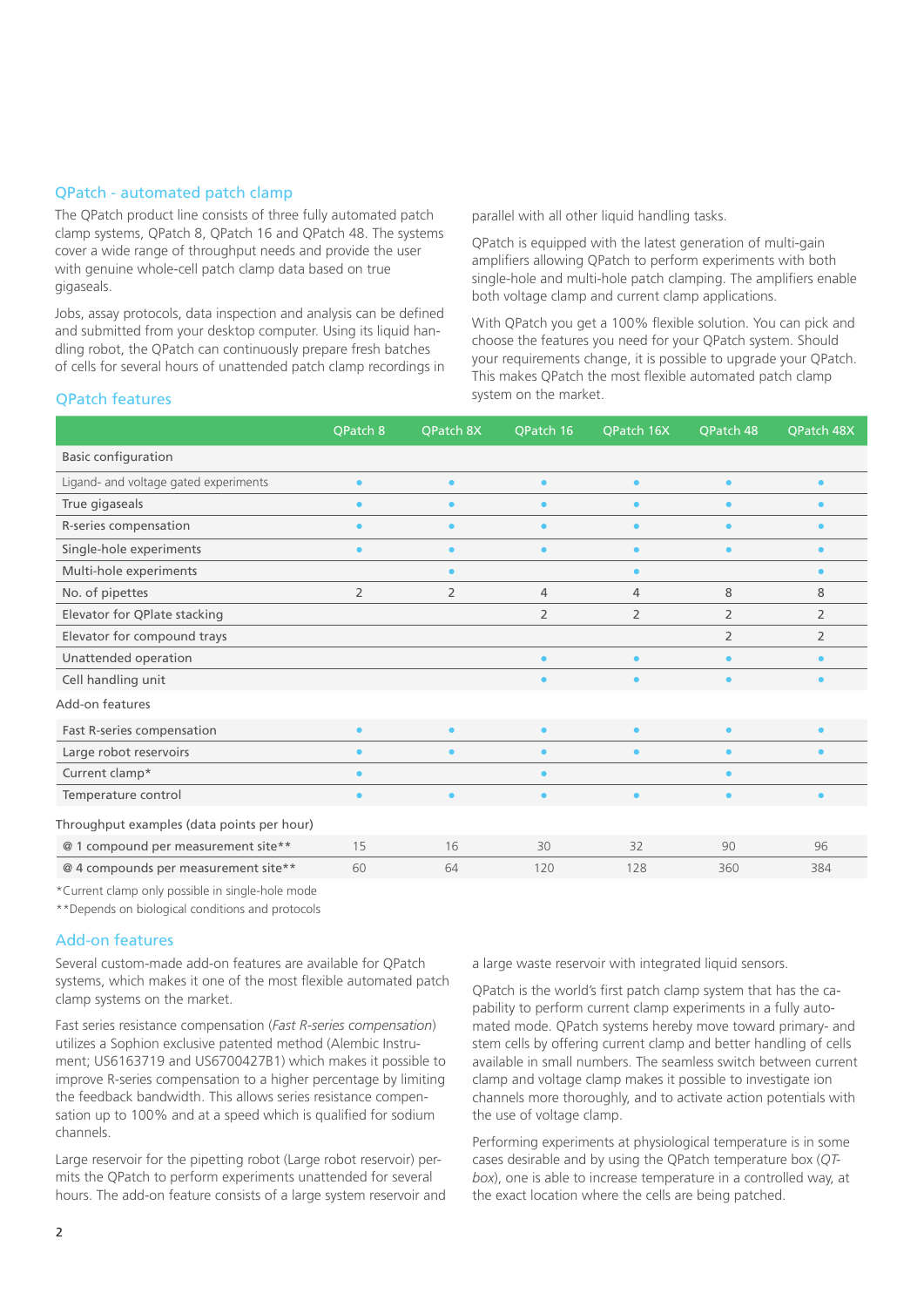#### Sophion Analyzer Software

Large data sets are easily obtained with QPatch and this requires a software package for quick and automatic data handling. These requirements are met with the Sophion Analyzer Software developed by Sophion.

Sophion Analyzer is designed to set up experimental assays for any ion channel and subsequently analyses the data. The analysis of data is based on setting up cursors for measurements followed by selection of different analysis methods and fitting procedures.

Once the methods have been chosen for one data set additional data can automatically be evaluated with the same methods when included in the analysis project. This leads to a consistent and



**Fig. 1:** Overview of Sophion Analyzer. Concentration response experiments with glutamate receptor.



**Fig. 2:** Raw current traces of CHO-hERG with accumulative doses of antagonist.

objective analysis of data. For documentation purposes, reports with user-defined content allow automatic and quick presentation of plots and data tables.

Sophion Analyzer is both fast to use for experts and easy to learn for novice users.

- Sophion Analyzer is a Java application based on a Oracle database
- Sophion Analyzer can run on any PC
- Remote access to data is possible via LAN or the Internet
- Raw data is protected against modifications
- All changes can be tracked by user
- Advanced analysis methods



**Fig. 3:** Overlay of concentration response curves on CHO-hERG.